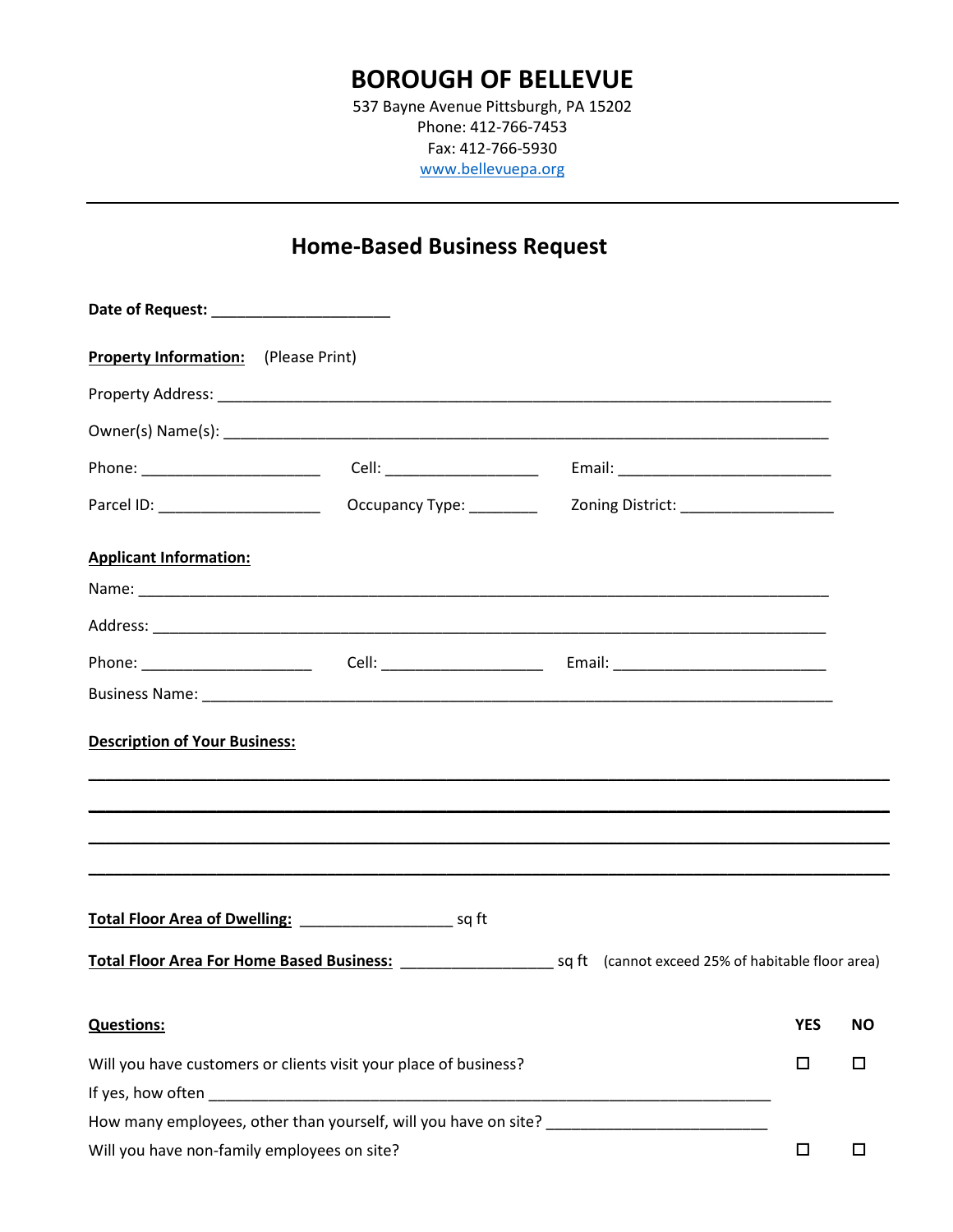|                                                                                                                                                                                                                                | <b>YES</b> | <b>NO</b> |
|--------------------------------------------------------------------------------------------------------------------------------------------------------------------------------------------------------------------------------|------------|-----------|
| Will you have non-family volunteers on site?                                                                                                                                                                                   | □          | □         |
| Will you have independent contractors on site?                                                                                                                                                                                 | □          | □         |
| Will you have deliveries made and picked up at your site?                                                                                                                                                                      |            |           |
| If yes, how often the state of the state of the state of the state of the state of the state of the state of the state of the state of the state of the state of the state of the state of the state of the state of the state |            |           |
| Will you conduct direct sales of products or services on site?                                                                                                                                                                 | □          | П         |
| Will you have a display room or area?                                                                                                                                                                                          |            | П         |
| Will you be stocking inventory on the premises?                                                                                                                                                                                |            | □         |
| If yes, explain                                                                                                                                                                                                                |            |           |
| Will you be using any equipment that creates noise, vibrations, glare, fumes or odors?                                                                                                                                         | □          | □         |
| Do you plan to alter your floorplan to accommodate your business?                                                                                                                                                              |            | □         |
| Does your business require a license or permit from any Federal, State or County agency?                                                                                                                                       |            | □         |
| Will you erect a sign?                                                                                                                                                                                                         | □          | П         |
| How will you advertise your business?                                                                                                                                                                                          |            |           |

What are your days and hours of operation? Starting Time Ending Time

| 10011     | JUILLING TIITIL | LUULLE UILL |
|-----------|-----------------|-------------|
| Sunday    | am/pm           | am/pm       |
| Monday    | am/pm           | am/pm       |
| Tuesday   | am/pm           | am/pm       |
| Wednesday | am/pm           | am/pm       |
| Thursday  | am/pm           | am/pm       |
| Friday    | am/pm           | am/pm       |
| Saturday  | am/pm           | am/pm       |

#### **Additional Information:**

- 1. A floor plan with dimensions and a site plan with dimensions must be submitted with this application. The site plan must indicate the locations of off-street parking spaces.
- 2. The applicant must provide written permission from the owner of the property in order to conduct a Home-Based Business on the premises.